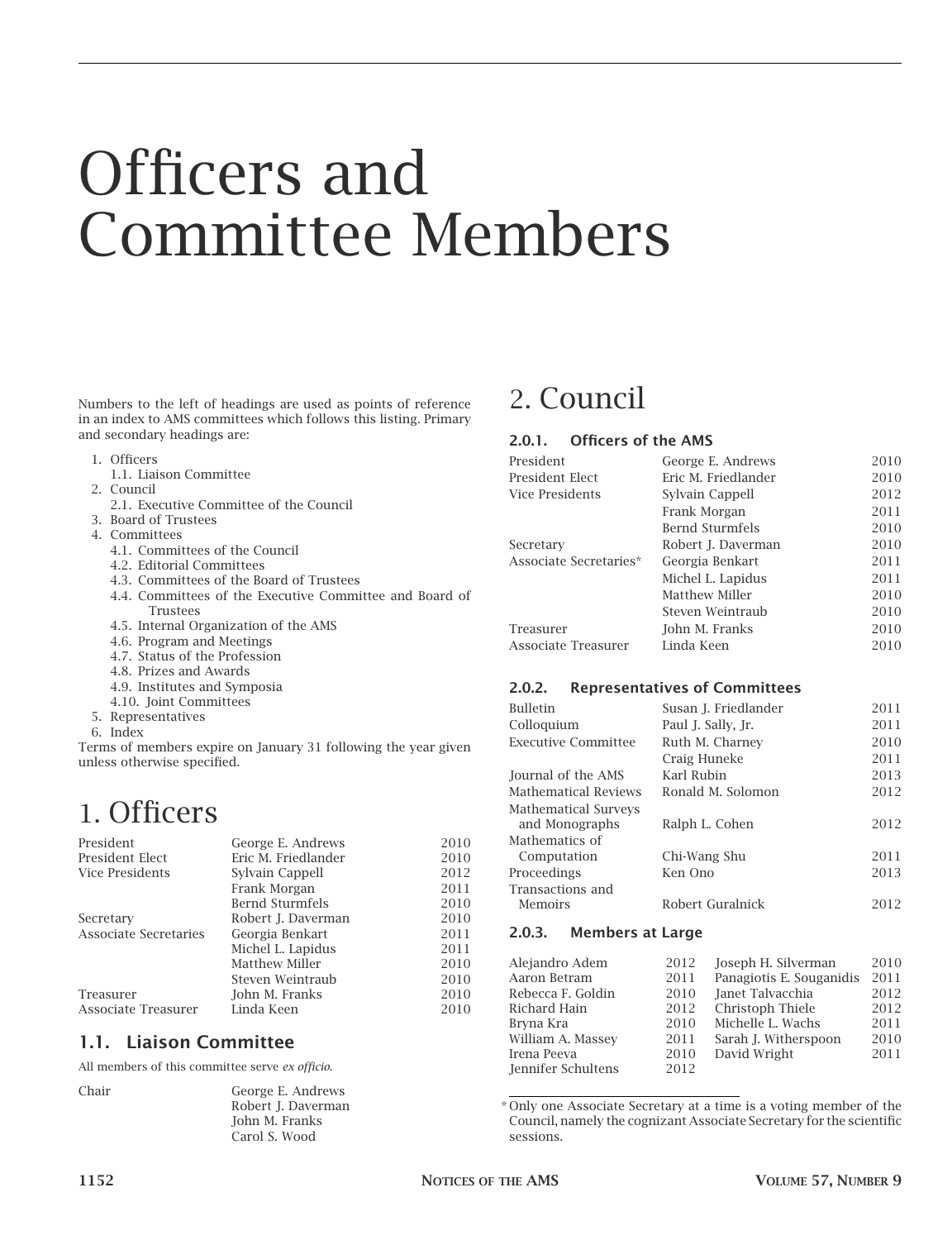# **2.1. Executive Committee of the Council**

| George E. Andrews   | ex officio |
|---------------------|------------|
|                     |            |
| Ruth M. Charney     | 2010       |
| Robert J. Daverman  | ex officio |
| Eric M. Friedlander | ex officio |
| Craig L. Huneke     | 2011       |
| Bryna Kra           | 2013       |
| Joseph H. Silverman | 2012       |
|                     |            |

# 3. Board of Trustees

|           | George E. Andrews | ex officio |
|-----------|-------------------|------------|
|           | John B. Conway    | 2010       |
|           | John M. Franks    | ex officio |
|           | Mark L. Green     | 2014       |
|           | Linda Keen        | ex officio |
|           | Ronald J. Stern   | 2013       |
| Secretary | Karen Vogtmann    | 2012       |
| Chair     | Carol S. Wood     | 2011       |
|           |                   |            |

# 4. Committees

# **4.1. Committees of the Council**

#### *Standing Committees*

#### **4.1.1. Editorial Boards**

|       | Robert J. Daverman  | ex officio |
|-------|---------------------|------------|
|       | Sergei Gelfand      | ex officio |
|       | Michael T. Lacey    | 2011       |
|       | Anatoly S. Libgober | 2012       |
| Chair | Alan W. Reid        | 2010       |
|       | Michael F. Singer   | 2011       |
|       | Catherine Sulem     | 2010       |
|       | Simon Tavener       | 2012       |

#### **4.1.2. Fellows Program Revision**

|       | George E. Andrews    | 2010 |
|-------|----------------------|------|
|       | James G. Arthur      | 2010 |
|       | Susan J. Friedlander | 2010 |
| Chair | James G. Glimm       | 2010 |
|       |                      |      |

#### **4.1.3. Nominating Committee**

Terms begin on January 1 and expire on December 31 of the year listed.

|       | William Beckner      | 2012 |
|-------|----------------------|------|
|       | Percy Alec Deift     | 2010 |
|       | Richard T. Durrett   | 2012 |
|       | Irene Fonseca        | 2011 |
| Chair | Sheldon H. Katz      | 2011 |
|       | Ellen E. Kirkman     | 2011 |
|       | Louise A. Raphael    | 2010 |
|       | Carla D. Savage      | 2012 |
|       | Richard A. Wentworth | 2010 |
|       |                      |      |

#### *Policy Committees*

#### **4.1.4. Employment Services, Advisory Board on**

| Laura G. DeMarco       | 2011 |
|------------------------|------|
| Patrick Barry Eberlein | 2012 |
| Richard M. Hain        | 2010 |

#### **4.1.5. Mathematics Research Communities Advisory Board**

#### David Aldous 2010 Robert J. Daverman 2012 Chair David Eisenbud 2010 William M. Goldman 2012 Ken Ono 2012 Hal Schenck 2010 Frank Sottile 2010 Alejandero Uribe 2012 Genevieve Walsh 2010

#### *Special Committees*

### **4.1.6. Editor for Bulletin, Search Committee for** George E. Andrews 2011 Robert J. Daverman 2011 Donald E. McClure 2011 Ken Ono 2011 Michelle Wachs 2011 **4.1.7. Associate Treasurer, Search Committee for** John M. Franks 2011 Chair Jane Hawkins 2011 Linda Keen 2011 **4.1.8. Treasurer, Search Committee for the**

#### Chair John M. Franks 2010 Linda Keen 2010<br>B. A. Tavlor 2010 B. A. Taylor Carol S. Wood 2010

# **4.2. Editorial Committees**

#### **4.2.1. Abstracts Editorial Committee**

All members of this committee serve *ex officio*.

|       | Georgia Benkart    |
|-------|--------------------|
| Chair | Robert I. Daverman |
|       | Michel L. Lapidus  |
|       | Matthew Miller     |
|       | Steven Weintraub   |
|       |                    |

#### **4.2.2. Bulletin (New Series)**

| Consultant          | Gerald L. Alexanderson | 2010 |
|---------------------|------------------------|------|
| Book Reviews Editor | Robert L. Devaney      | 2011 |
| Chief Editor        | Susan J. Friedlander   | 2011 |
| Consultant          | Jane Kister            | 2010 |

#### Associate Editors for Bulletin Articles

| David J. Benson                    | 2011 | Gregory Lawler           | 2011 |
|------------------------------------|------|--------------------------|------|
| Daniel S. Freed                    | 2011 | <b>Barry Mazur</b>       | 2011 |
| Edward Frenkel                     | 2011 | Paul H. Rabinowitz       | 2011 |
| Mark Goresky                       | 2011 | Panagiotis E. Souganidis | 2010 |
| Andrew J. Granville                | 2011 | Yuri Tschinkel           | 2011 |
| Bryna R. Kra                       | 2011 | Michael Wolf             | 2011 |
| Associate Editors for Book Reviews |      |                          |      |
| Jonathan L. Alperin                | 2011 | Ken Ono                  | 2011 |
| Steven G. Krantz                   | 2011 | Philip E. Protter        | 2011 |
| Peter Kuchment                     | 2011 | Lisa Traynor             | 2011 |
|                                    |      |                          |      |

#### **4.2.3. Collected Works**

| Chair | Dusa McDuff      | 2012 |
|-------|------------------|------|
|       | Flias M. Stein   | 2012 |
|       | William A. Veech | 2011 |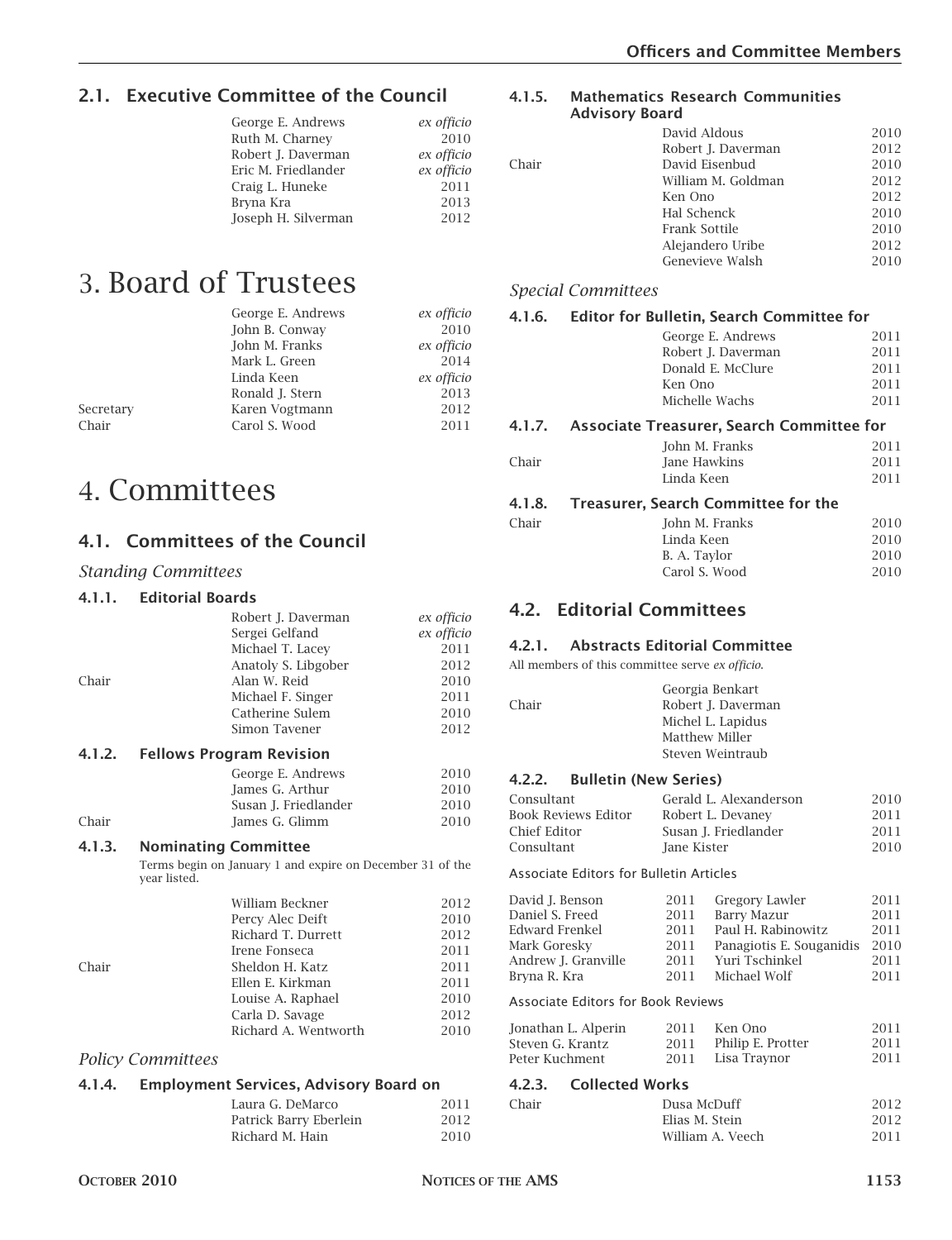|                  | Yuri Manin                                                                                                                                                               | 2013                                                                                                                                                                                                                                                                                                                                                                                                                                                                                                                                                                                                                                                        |
|------------------|--------------------------------------------------------------------------------------------------------------------------------------------------------------------------|-------------------------------------------------------------------------------------------------------------------------------------------------------------------------------------------------------------------------------------------------------------------------------------------------------------------------------------------------------------------------------------------------------------------------------------------------------------------------------------------------------------------------------------------------------------------------------------------------------------------------------------------------------------|
|                  | Paul J. Sally, Jr.                                                                                                                                                       | 2011                                                                                                                                                                                                                                                                                                                                                                                                                                                                                                                                                                                                                                                        |
|                  | Peter Sarnak                                                                                                                                                             | 2012                                                                                                                                                                                                                                                                                                                                                                                                                                                                                                                                                                                                                                                        |
|                  |                                                                                                                                                                          |                                                                                                                                                                                                                                                                                                                                                                                                                                                                                                                                                                                                                                                             |
|                  |                                                                                                                                                                          |                                                                                                                                                                                                                                                                                                                                                                                                                                                                                                                                                                                                                                                             |
|                  | George E. Andrews                                                                                                                                                        | 2011                                                                                                                                                                                                                                                                                                                                                                                                                                                                                                                                                                                                                                                        |
|                  | Dennis DeTurck                                                                                                                                                           | 2011                                                                                                                                                                                                                                                                                                                                                                                                                                                                                                                                                                                                                                                        |
|                  | Abel Klein                                                                                                                                                               | 2011                                                                                                                                                                                                                                                                                                                                                                                                                                                                                                                                                                                                                                                        |
|                  | Martin Strauss                                                                                                                                                           | 2011                                                                                                                                                                                                                                                                                                                                                                                                                                                                                                                                                                                                                                                        |
|                  |                                                                                                                                                                          |                                                                                                                                                                                                                                                                                                                                                                                                                                                                                                                                                                                                                                                             |
|                  |                                                                                                                                                                          |                                                                                                                                                                                                                                                                                                                                                                                                                                                                                                                                                                                                                                                             |
|                  | David A. Cox                                                                                                                                                             | 2012                                                                                                                                                                                                                                                                                                                                                                                                                                                                                                                                                                                                                                                        |
|                  | Rafe Mazzeo                                                                                                                                                              | 2011                                                                                                                                                                                                                                                                                                                                                                                                                                                                                                                                                                                                                                                        |
|                  | Martin G. Scharlemann                                                                                                                                                    | 2011                                                                                                                                                                                                                                                                                                                                                                                                                                                                                                                                                                                                                                                        |
|                  | Gigliola Staffilani                                                                                                                                                      | 2013                                                                                                                                                                                                                                                                                                                                                                                                                                                                                                                                                                                                                                                        |
|                  |                                                                                                                                                                          |                                                                                                                                                                                                                                                                                                                                                                                                                                                                                                                                                                                                                                                             |
|                  |                                                                                                                                                                          |                                                                                                                                                                                                                                                                                                                                                                                                                                                                                                                                                                                                                                                             |
|                  | Weinan E                                                                                                                                                                 | 2013                                                                                                                                                                                                                                                                                                                                                                                                                                                                                                                                                                                                                                                        |
|                  | Sergey Fomin                                                                                                                                                             | 2012                                                                                                                                                                                                                                                                                                                                                                                                                                                                                                                                                                                                                                                        |
|                  | Gregory Lawler                                                                                                                                                           | 2012                                                                                                                                                                                                                                                                                                                                                                                                                                                                                                                                                                                                                                                        |
|                  | Tom Mrowka                                                                                                                                                               | 2013                                                                                                                                                                                                                                                                                                                                                                                                                                                                                                                                                                                                                                                        |
|                  | Karl Rubin                                                                                                                                                               | 2013                                                                                                                                                                                                                                                                                                                                                                                                                                                                                                                                                                                                                                                        |
|                  | Terence Tao                                                                                                                                                              | 2011                                                                                                                                                                                                                                                                                                                                                                                                                                                                                                                                                                                                                                                        |
|                  |                                                                                                                                                                          |                                                                                                                                                                                                                                                                                                                                                                                                                                                                                                                                                                                                                                                             |
|                  |                                                                                                                                                                          |                                                                                                                                                                                                                                                                                                                                                                                                                                                                                                                                                                                                                                                             |
| Noga Alon        | Elon Lindenstrauss<br>2011                                                                                                                                               | 2011                                                                                                                                                                                                                                                                                                                                                                                                                                                                                                                                                                                                                                                        |
|                  | 2011                                                                                                                                                                     | 2012                                                                                                                                                                                                                                                                                                                                                                                                                                                                                                                                                                                                                                                        |
|                  |                                                                                                                                                                          | 2012                                                                                                                                                                                                                                                                                                                                                                                                                                                                                                                                                                                                                                                        |
|                  |                                                                                                                                                                          | 2011<br>2011                                                                                                                                                                                                                                                                                                                                                                                                                                                                                                                                                                                                                                                |
|                  |                                                                                                                                                                          | 2012                                                                                                                                                                                                                                                                                                                                                                                                                                                                                                                                                                                                                                                        |
| Pavel I. Etingof | Freydoon Shahidi<br>2011                                                                                                                                                 | 2012                                                                                                                                                                                                                                                                                                                                                                                                                                                                                                                                                                                                                                                        |
| Mark Goresky     | 2011<br>Karen Vogtmann                                                                                                                                                   | 2013                                                                                                                                                                                                                                                                                                                                                                                                                                                                                                                                                                                                                                                        |
|                  | 2012                                                                                                                                                                     | 2012                                                                                                                                                                                                                                                                                                                                                                                                                                                                                                                                                                                                                                                        |
|                  |                                                                                                                                                                          | 2011                                                                                                                                                                                                                                                                                                                                                                                                                                                                                                                                                                                                                                                        |
|                  |                                                                                                                                                                          |                                                                                                                                                                                                                                                                                                                                                                                                                                                                                                                                                                                                                                                             |
|                  |                                                                                                                                                                          |                                                                                                                                                                                                                                                                                                                                                                                                                                                                                                                                                                                                                                                             |
|                  |                                                                                                                                                                          |                                                                                                                                                                                                                                                                                                                                                                                                                                                                                                                                                                                                                                                             |
|                  |                                                                                                                                                                          | 2011                                                                                                                                                                                                                                                                                                                                                                                                                                                                                                                                                                                                                                                        |
|                  |                                                                                                                                                                          | 2013                                                                                                                                                                                                                                                                                                                                                                                                                                                                                                                                                                                                                                                        |
|                  |                                                                                                                                                                          | 2012                                                                                                                                                                                                                                                                                                                                                                                                                                                                                                                                                                                                                                                        |
|                  |                                                                                                                                                                          | 2013                                                                                                                                                                                                                                                                                                                                                                                                                                                                                                                                                                                                                                                        |
|                  |                                                                                                                                                                          | 2012                                                                                                                                                                                                                                                                                                                                                                                                                                                                                                                                                                                                                                                        |
|                  |                                                                                                                                                                          | 2012                                                                                                                                                                                                                                                                                                                                                                                                                                                                                                                                                                                                                                                        |
|                  |                                                                                                                                                                          |                                                                                                                                                                                                                                                                                                                                                                                                                                                                                                                                                                                                                                                             |
|                  |                                                                                                                                                                          | 2012                                                                                                                                                                                                                                                                                                                                                                                                                                                                                                                                                                                                                                                        |
|                  |                                                                                                                                                                          | 2010                                                                                                                                                                                                                                                                                                                                                                                                                                                                                                                                                                                                                                                        |
|                  |                                                                                                                                                                          | 2013                                                                                                                                                                                                                                                                                                                                                                                                                                                                                                                                                                                                                                                        |
|                  |                                                                                                                                                                          | 2011                                                                                                                                                                                                                                                                                                                                                                                                                                                                                                                                                                                                                                                        |
|                  |                                                                                                                                                                          | 2013                                                                                                                                                                                                                                                                                                                                                                                                                                                                                                                                                                                                                                                        |
|                  |                                                                                                                                                                          |                                                                                                                                                                                                                                                                                                                                                                                                                                                                                                                                                                                                                                                             |
|                  |                                                                                                                                                                          |                                                                                                                                                                                                                                                                                                                                                                                                                                                                                                                                                                                                                                                             |
|                  | Susanne C. Brenner                                                                                                                                                       | 2012                                                                                                                                                                                                                                                                                                                                                                                                                                                                                                                                                                                                                                                        |
|                  | Ronald F. Cools                                                                                                                                                          | 2011                                                                                                                                                                                                                                                                                                                                                                                                                                                                                                                                                                                                                                                        |
|                  | Igor Shparlinski                                                                                                                                                         | 2011                                                                                                                                                                                                                                                                                                                                                                                                                                                                                                                                                                                                                                                        |
|                  | Chi-Wang Shu                                                                                                                                                             | 2011                                                                                                                                                                                                                                                                                                                                                                                                                                                                                                                                                                                                                                                        |
|                  | <b>Associate Editors</b><br>Alexei Borodin<br>Robert L. Bryant<br><b>Emanuel Candes</b><br>Sun-Yung Alice Chang<br>Brian Conrad<br>Christopher Hacon<br>Peter Kronheimer | Colloquium<br><b>Contemporary Mathematics</b><br><b>Graduate Studies in Mathematics</b><br>Journal of the AMS<br>Jacob Lurie<br>2011<br>Haynes R. Miller<br>Assaf Naor<br>2011<br>Sorin T. Popa<br>2013<br>2013<br>Thomas Scanlon<br>Avi Wigderson<br>2012<br>Lia-Sang Young<br><b>Mathematical Reviews</b><br>AMS staff contact: Graeme Fairweather<br>Cameron Gordon<br>Barbara Keyfitz<br>Peter Maass<br>Shigefumi Mori<br>Ronald M. Solomon<br>Trevor D. Woolev<br><b>Mathematical Surveys and Monographs</b><br>Ralph L. Cohen<br>Eric M. Friedlander<br>Michael Singer<br>Benjamin Sudakov<br>Michael Weinstein<br>4.2.10. Mathematics of Computation |

#### Associate Editors

| Rémi Abgrall           | 2013 | Gilles Pagès     | 2013 |
|------------------------|------|------------------|------|
| Daniela Calvetti       | 2011 | Cheryl Praeger   | 2012 |
| Zhiming Chen           | 2013 | Renate Scheidler | 2013 |
| Jean-Marc Couveignes   | 2011 | Christoph Schwab | 2011 |
| Ricardo G. Duran       | 2013 | <b>Tie Shen</b>  | 2011 |
| Ivan P. Gavrilyuk      | 2011 | Chris J. Smyth   | 2013 |
| Viviette Girault       | 2012 | Michael Stillman | 2012 |
| Ernst Hairer           | 2011 | Daniel B. Szyld  | 2013 |
| Fred I. Hickernell     | 2011 | Tao Tang         | 2012 |
| Gregor Kemper          | 2012 | Paul Tseng       | 2012 |
| Michael J. Mossinghoff | 2013 | Hans W. Volkmer  | 2011 |
| Francis J. Narcowich   | 2011 | Ya-Xiang Yuan    | 2013 |
| Marian Neamtu          | 2011 | Zhimin Zhang     | 2012 |
| <b>Stanley Osher</b>   | 2011 |                  |      |
|                        |      |                  |      |

# **4.2.11. Notices Editorial Board**

Terms begin on January 1 and expire on December 31 of the year listed.

| Editor                   |            | Steven G. Krantz     |      |
|--------------------------|------------|----------------------|------|
| <b>Associate Editors</b> |            |                      |      |
| Krishnaswami Alladi      | 2012       | Robion C. Kirby      | 2012 |
| David H. Bailey          | 2012       | Rafe Mazzeo          | 2012 |
| Jonathan M. Borwein      | 2012       | Harold R. Parks      | 2012 |
| Susanne Brenner          | 2012       | Peter C. Sarnak      | 2012 |
| William Casselman        | 2012       | Mark E. Saul         | 2012 |
| Robert J. Daverman       | ex officio | Edward L. Spitznagel | 2012 |
| Lisette de Pillis        | 2012       | John R. Swallow      | 2012 |
| Susan I. Friedlander     | 2012       |                      |      |
|                          |            |                      |      |

#### **4.2.12. Proceedings**

|              | Mario Bonk                | 2011 |
|--------------|---------------------------|------|
|              | Lev Borisov               | 2011 |
|              | Richard Bradley           | 2010 |
|              | Kathrin Bringmann         | 2013 |
|              | Jianguo Cao               | 2013 |
| Coordinating | Peter A. Clarkson         | 2010 |
|              | <b>Walter Craig</b>       | 2012 |
|              | Harm Derksen              | 2013 |
|              | Alexander N. Dranishnikov | 2011 |
|              | Franc Forstneric          | 2012 |
|              | Matthew J. Gursky         | 2010 |
|              | James Haglund             | 2013 |
|              | Jonathan I. Hall          | 2010 |
| Coordinating | Birge Huisgen-Zimmermann  | 2013 |
|              | Marius Junge              | 2010 |
|              | Nigel Kalton              | 2011 |
|              | Julia Knight              | 2012 |
|              | Bryna Kra                 | 2011 |
|              | Michael T. Lacey          | 2012 |
|              | Gail R. Letzter           | 2010 |
| Chair        | Ken Ono                   | 2013 |
|              | Matthew Papanikolas       | 2013 |
|              | Irena Peeva               | 2013 |
|              | Richard H. Rochberg       | 2013 |
| Coordinating | Daniel Ruberman           | 2013 |
| Coordinating | Mei-Chi Shaw              | 2012 |
|              | Brooke E. Shipley         | 2012 |
|              | Hart F. Smith             | 2010 |
| Coordinating | Chuu-Lian Terng           | 2013 |
|              | Tatiana Toro              | 2010 |
|              | Walter Van Assche         | 2012 |
|              | Mathai Varghese           | 2011 |
|              | Edward C. Waymire         | 2011 |
|              | Michael Wolf              | 2013 |
|              | Yingfei Yi                | 2012 |
|              |                           |      |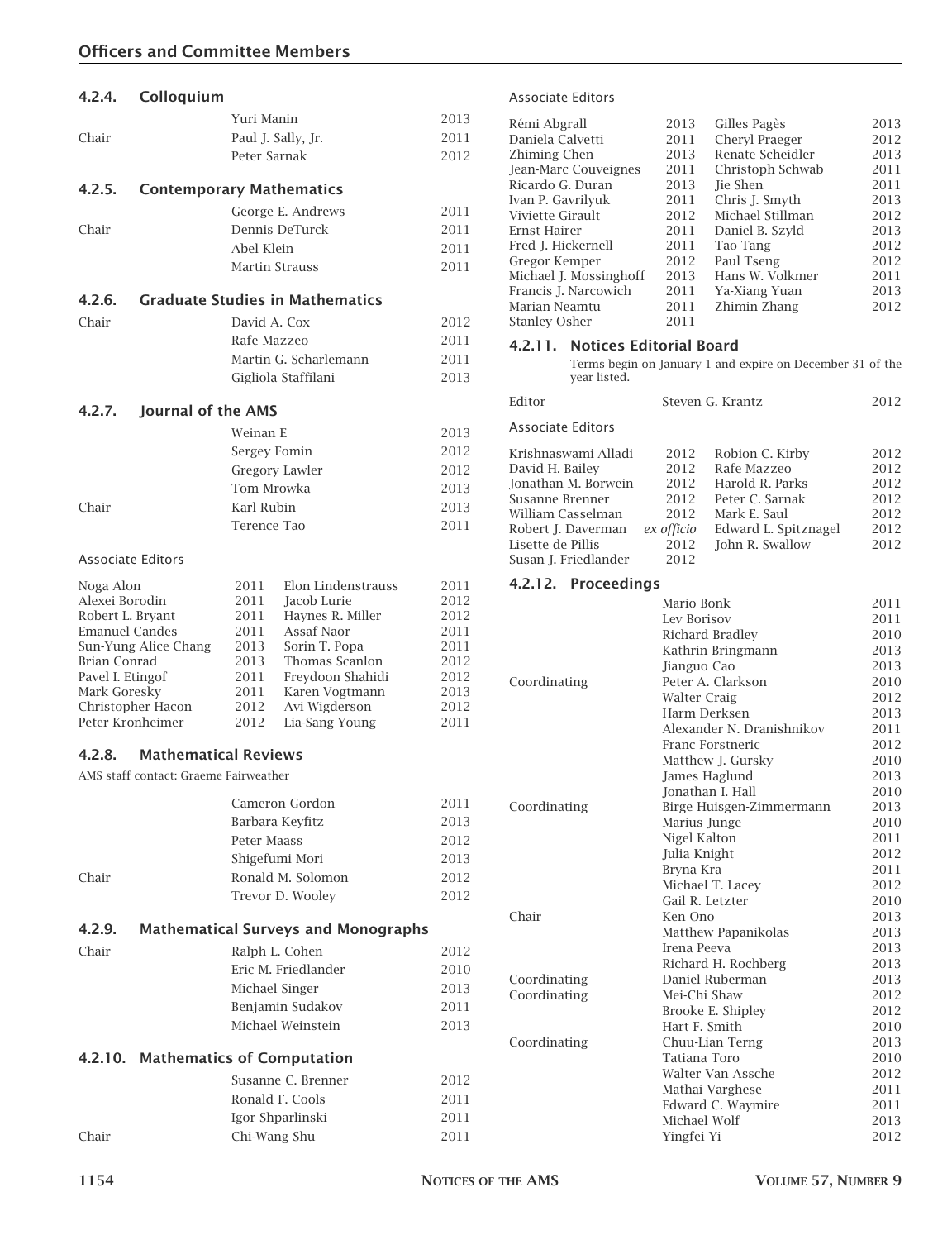| 4.2.13. Proceedings of Symposia in Applied |
|--------------------------------------------|
| <b>Mathematics</b>                         |

|         | Mary C. Pugh                                | 2013         |
|---------|---------------------------------------------|--------------|
|         | Leonid Ryzhik                               | 2011         |
| Chair   | <b>Eitan Tadmor</b>                         | 2011         |
|         | 4.2.14. Transactions and Memoirs            |              |
|         | Dan Abramovich                              |              |
|         | Aleiandro Adem                              | 2010<br>2012 |
|         | Luchezar L. Avramov                         | 2012         |
|         | Richard Bass                                | 2011         |
|         | Mark Feighn                                 | 2011         |
| Chair   | Robert Guralnick                            | 2012         |
|         | Yunping Jiang                               | 2011         |
|         | Alexander Kleshchev                         | 2012         |
|         | Steffan Lempp                               | 2011         |
|         | William P. Minicozzi II<br>Alexander Nagel  | 2010<br>2010 |
|         | Peter Polacik                               | 2010         |
|         | Gustavo Alberto Ponce                       | 2013         |
|         | Jonathan Rogawski                           | 2011         |
|         | Shankar Sen                                 | 2012         |
|         | Dimitri Shlyakhtenko                        | 2010         |
|         | John R. Stembridge                          | 2013         |
|         | Daniel I. Tartaru                           | 2010         |
|         | Mina Teicher<br>Erik P. Van Den Ban         | 2012<br>2013 |
|         | Christopher Woodward                        | 2012         |
|         |                                             |              |
|         | 4.2.15. Translation from Chinese            |              |
|         | Sun-Yung Alice Chang                        |              |
| Chair   | S.-Y. Cheng<br>Tsit-Yuen Lam                |              |
|         | Tai-Ping Liu                                |              |
|         | Chung-Chun Yang                             |              |
|         |                                             |              |
|         |                                             |              |
|         | 4.2.16. Translation from Japanese           |              |
| Chair   | Shoshichi Kobayashi                         |              |
|         | Masamichi Takesaki                          |              |
|         | <b>Standing Committees</b>                  |              |
|         |                                             |              |
|         | 4.2.17. Conformal Geometry and Dynamics     |              |
|         | Francois Berteloot                          | 2011         |
|         | Mario Bonk                                  | 2013         |
|         | Sun-Yung Alice Chang<br>Pekka Koskela       | 2010<br>2012 |
| Chair   | Gaven Martin                                | 2011         |
|         | Susan Mary Rees                             | 2011         |
|         | Caroline Series                             | 2012         |
|         | 4.2.18. History of Mathematics              |              |
|         |                                             | 2011         |
|         | Joseph W. Dauben<br>Peter L. Duren          | 2011         |
|         | Robin Hartshorne                            | 2012         |
| Chair   | Karen H. Parshall                           | 2011         |
| 4.2.19. |                                             |              |
| Chair   | <b>Pure and Applied Undergraduate Texts</b> |              |
|         | Paul J. Sally, Jr.<br>Joseph H. Silverman   | 2012<br>2012 |
|         | Francis Edward Su                           | 2012         |
|         | Susan Tolman                                | 2012         |
| 4.2.20. | <b>Representation Theory</b>                |              |
|         | Jens Carsten Jantzen                        | 2012         |
|         | Nicolai Reshetikhin                         | 2012         |
| Chair   | Henrik Schlichtkrull                        | 2012         |
|         | Freydoon Shahidi                            | 2012         |
|         | Peter E. Trapa<br>David A. Vogan            | 2012<br>2013 |

#### **4.2.21. Student Mathematics Library**

| Chair | Gerald B. Folland<br>Robin Forman<br>Brad G. Osgood<br>John Stillwell | 2012<br>2011<br>2011<br>2013 |
|-------|-----------------------------------------------------------------------|------------------------------|
|       | 4.2.22. University Lecture Series                                     |                              |
| Chair | Eric M. Friedlander                                                   | 2010                         |
|       | William P. Minicozzi II                                               | 2013                         |
|       | Benjamin Sudakov                                                      | 2010                         |
|       | Tatiana Toro                                                          | 2013                         |
|       |                                                                       |                              |

# **4.3. Committees of the Board of Trustees**

#### **4.3.1. Agenda and Budget**

All members of this committee serve *ex officio*. AMS staff contact: Ellen H. Heiser

| George E. Andrews  |
|--------------------|
| Robert J. Daverman |
| John M. Franks     |
| Linda Keen         |
| Carol S. Wood      |
|                    |

#### **4.3.2. Audit**

Chair

All members of this committee serve *ex officio*.

```
Chair John M. Franks
     Linda Keen
     Karen Vogtmann
     Carol S. Wood
```
#### **4.3.3. Investment**

| John M. Franks  | ex officio |
|-----------------|------------|
| Linda Keen      | ex officio |
| Ronald J. Stern | ex officio |
| Rob Taylor      | 2012       |
|                 |            |

#### **4.3.4. Salary**

All members of this committee serve *ex officio*. AMS staff contact: Donald E. McClure.

| Chair | John M. Franks |
|-------|----------------|
|       | Linda Keen     |
|       | Carol S. Wood  |

# **4.4. Committees of the Executive Committee and Board of Trustees**

# **4.4.1. Long Range Planning**

All members of this committee serve *ex officio*. AMS staff contact: Ellen H. Heiser.

| Chair | George E. Andrews                               |
|-------|-------------------------------------------------|
|       | Robert J. Daverman                              |
|       | John M. Franks                                  |
|       | Craig L. Huneke                                 |
|       | Donald E. McClure                               |
|       | Joseph H. Silverman                             |
|       | Carol S. Wood                                   |
|       | 4.4.2. Nominating                               |
|       | All members of this committee serve ex officio. |
|       | Craig L. Huneke                                 |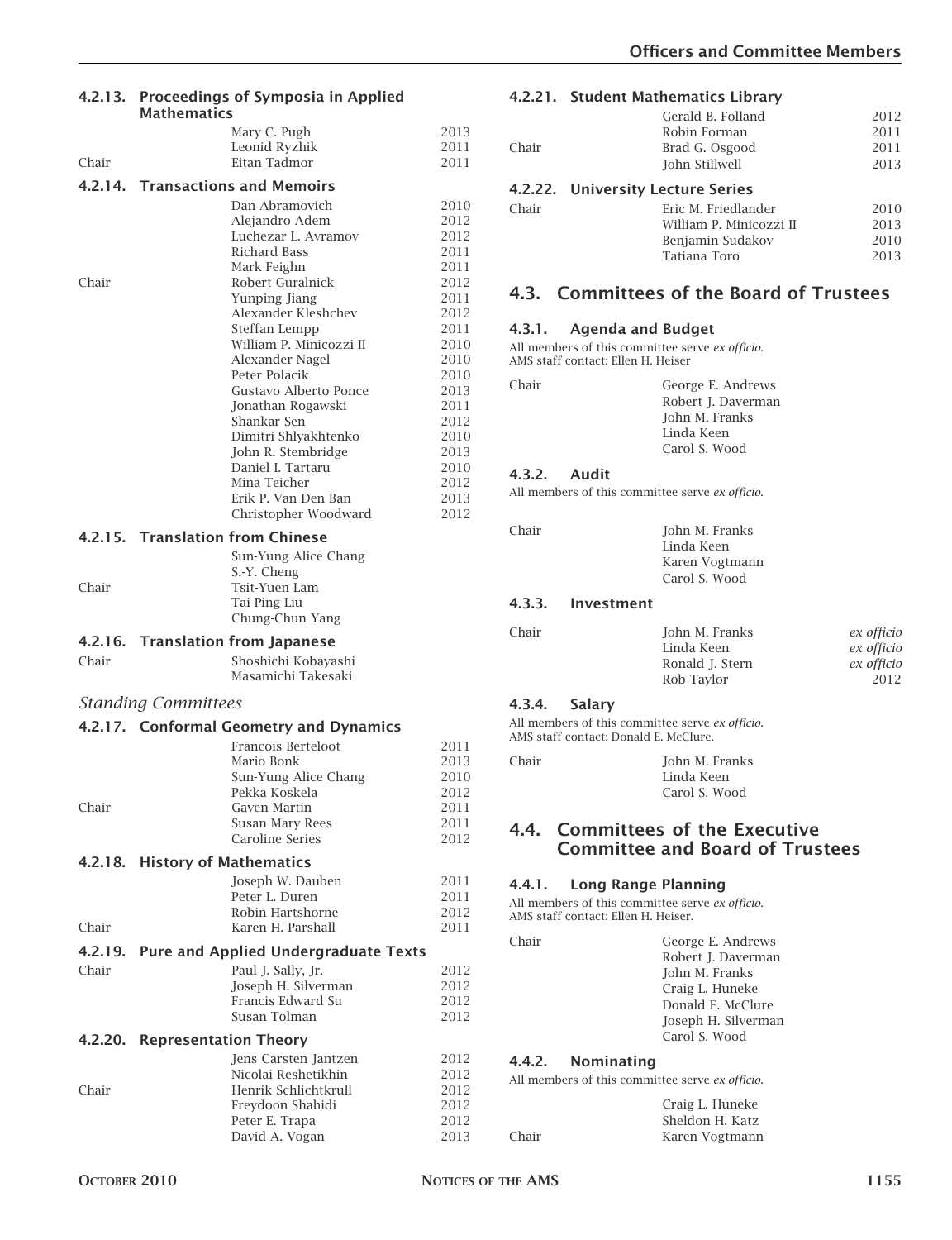# **4.5. Internal Organization of the American Mathematical Society**

# *Standing Committees*

| 4.5.1. | <b>Archives</b>               |                                             |              |
|--------|-------------------------------|---------------------------------------------|--------------|
|        |                               | Bruce C. Berndt                             | 2011         |
|        |                               | Thomas W. Hawkins                           | 2012         |
| Chair  |                               | Kenneth R. Meyer                            | 2010         |
| 4.5.2. | Committee                     | <b>Books and Journal Donations Steering</b> |              |
|        |                               |                                             |              |
|        |                               | Toka Diagana                                | 2012         |
| Chair  |                               | Huaxin Lin                                  | 2011<br>2010 |
|        |                               | Nageswari Shanmugalingam                    |              |
| 4.5.3. |                               | <b>Committee on Committees</b>              |              |
| Chair  |                               | Krishnaswami Alladi                         | 2010         |
|        |                               | George E. Andrews                           | ex officio   |
|        |                               | <b>Steven Damelin</b>                       | 2010         |
|        |                               | Robert J. Daverman                          | ex officio   |
|        |                               | Charles L. Epstein                          | 2010         |
|        |                               | Eric M. Friedlander                         | ex officio   |
|        |                               | Johnny L. Henderson                         | 2010         |
|        |                               | Chawne M. Kimber                            | 2010         |
|        |                               | Bryna Kra                                   | 2010         |
|        |                               | Steven G. Krantz                            | 2010         |
|        |                               | R. James Milgram                            | 2010         |
|        |                               | Ken Ono                                     | 2010         |
|        |                               | Kim Ruane                                   | 2010         |
|        |                               | Mei-Chi Shaw                                | 2010         |
| 4.5.4. | <b>Library Committee</b>      |                                             |              |
|        |                               | Jonathan M. Borwein                         | 2011         |
|        |                               | Roger Chalkley                              | 2010         |
|        |                               | Sherry Chang                                | 2010         |
|        |                               | Silvio Levy                                 | 2009         |
|        |                               | Joseph Rosenblatt                           | 2012         |
|        |                               | Linda Y. Yamamoto                           | 2011         |
|        |                               | Yunliang Yu                                 | 2010         |
|        |                               | Smilka Zdravkovska                          | 2012         |
| 4.5.5. | <b>Publications</b>           |                                             |              |
|        | AMS staff contact: Erin Buck. |                                             |              |
|        |                               | George E. Andrews                           | ex officio   |
|        |                               | Aaron J. Bertram                            | 2011         |
|        |                               | Richard Brualdi                             | 2012         |
|        |                               | Robert J. Daverman                          | ex officio   |
|        |                               | Roman J. Dwilewicz                          | 2010         |
|        |                               | Sergei Gelfand                              | ex officio   |
|        |                               | Mark Goresky                                | 2011         |
|        |                               | Richard M. Hain                             | 2012         |
|        |                               | Gregory F. Lawler                           | $2011\,$     |
|        |                               | Donald E. McClure                           | ex officio   |
|        |                               | Andrew M. Odlyzko                           | 2011         |
|        |                               | Alan Reid                                   | 2010         |
| Chair  |                               | Joseph H. Silverman                         | 2010         |
|        |                               | Carol S. Wood                               | 2010         |

# **4.6. Program and Meetings**

# *Standing Committees*

#### **4.6.1. Meetings and Conferences**

AMS staff contact: Ellen Maycock

| Chair  | David W. Farmer<br>Ryan Garibaldi<br>Mark Green<br>Alex Iosevich<br>Irena Peeva<br>Janet Talvacchia<br>Ann Trenk | Daljit S. Ahluwalia<br>George E. Andrews<br>Robert J. Daverman<br>Aloysius G. Helminck<br>William A. Massey<br>Donald E. McClure | 2011<br>ex officio<br>ex officio<br>2012<br>2010<br>2010<br>2010<br>2011<br>2011<br>ex officio<br>2010<br>2013<br>2010 |
|--------|------------------------------------------------------------------------------------------------------------------|----------------------------------------------------------------------------------------------------------------------------------|------------------------------------------------------------------------------------------------------------------------|
| 4.6.2. | <b>Program Committee for National Meetings</b>                                                                   |                                                                                                                                  |                                                                                                                        |
|        | J. P. Buhler                                                                                                     |                                                                                                                                  | 2012                                                                                                                   |
|        | Suncica Canic                                                                                                    |                                                                                                                                  | 2011                                                                                                                   |
|        |                                                                                                                  | Robert J. Daverman                                                                                                               | ex officio                                                                                                             |
| Chair  | Dana Randall                                                                                                     | Vaughan F. R. Jones                                                                                                              | 2010<br>2010                                                                                                           |
|        |                                                                                                                  | K. Soundararajan                                                                                                                 | 2012                                                                                                                   |
|        |                                                                                                                  | Gigliola Staffilani                                                                                                              | 2011                                                                                                                   |
|        |                                                                                                                  | Steven H. Weintraub                                                                                                              | ex officio                                                                                                             |
| 4.6.3. | <b>Short Course Subcommittee</b>                                                                                 |                                                                                                                                  |                                                                                                                        |
|        |                                                                                                                  | Yuliy M. Baryshnikov                                                                                                             | 2011                                                                                                                   |
|        | Robert W. Ghrist                                                                                                 |                                                                                                                                  | 2012                                                                                                                   |
|        |                                                                                                                  | Charles M. Grinstead                                                                                                             | 2012                                                                                                                   |
|        |                                                                                                                  | Jonathan C. Mattingly                                                                                                            | 2011                                                                                                                   |
| Chair  |                                                                                                                  | Daniel Rockmore                                                                                                                  | 2010                                                                                                                   |
|        | Chi-Wang Shu<br>John Sylvester                                                                                   |                                                                                                                                  | 2010<br>2012                                                                                                           |
|        |                                                                                                                  |                                                                                                                                  |                                                                                                                        |
| 4.6.4. | <b>Central Section Program Committee</b>                                                                         |                                                                                                                                  |                                                                                                                        |
|        | Scott Ahlgren                                                                                                    |                                                                                                                                  | 2011                                                                                                                   |
|        | Georgia Benkart                                                                                                  |                                                                                                                                  | ex officio                                                                                                             |
| Chair  |                                                                                                                  | Joseph G. Conlon<br>Brendan E. Hassett                                                                                           | 2010<br>2011                                                                                                           |
|        | Russell D. Lyons                                                                                                 |                                                                                                                                  | 2010                                                                                                                   |
| 4.6.5. | <b>Eastern Section Program Committee</b>                                                                         |                                                                                                                                  |                                                                                                                        |
| Chair  | Bruce A. Kleiner                                                                                                 |                                                                                                                                  | 2010                                                                                                                   |
|        | John E. Meier                                                                                                    |                                                                                                                                  | 2011                                                                                                                   |
|        |                                                                                                                  | Robert C. Vaughan                                                                                                                | 2011                                                                                                                   |
|        | Michael Vogelius                                                                                                 |                                                                                                                                  | 2010                                                                                                                   |
|        |                                                                                                                  | Steven Weintraub                                                                                                                 | ex officio                                                                                                             |
| 4.6.6. | <b>Southeastern Section Program Committee</b>                                                                    |                                                                                                                                  |                                                                                                                        |
|        | Matthew Boylan                                                                                                   |                                                                                                                                  | 2011                                                                                                                   |
| Chair  | John Etnyre                                                                                                      |                                                                                                                                  | 2010                                                                                                                   |
|        | Ian Knowles                                                                                                      |                                                                                                                                  | 2010                                                                                                                   |
|        | Matthew Miller<br>Chris Rodger                                                                                   |                                                                                                                                  | ex officio<br>2011                                                                                                     |
|        |                                                                                                                  |                                                                                                                                  |                                                                                                                        |
| 4.6.7. | <b>Western Section Program Committee</b>                                                                         |                                                                                                                                  |                                                                                                                        |
|        | Thomas Y. Hou                                                                                                    | Michel L. Lapidus                                                                                                                | 2010                                                                                                                   |
|        | Daniel Tataru                                                                                                    |                                                                                                                                  | ex officio<br>2011                                                                                                     |
|        |                                                                                                                  | Chuu-Lian Terng                                                                                                                  | 2011                                                                                                                   |
| Chair  | Rekha Thomas                                                                                                     |                                                                                                                                  | 2010                                                                                                                   |
| 4.6.8. | <b>Agenda for Business Meetings</b>                                                                              |                                                                                                                                  |                                                                                                                        |
|        |                                                                                                                  | Robert J. Daverman                                                                                                               | ex officio                                                                                                             |
|        |                                                                                                                  |                                                                                                                                  |                                                                                                                        |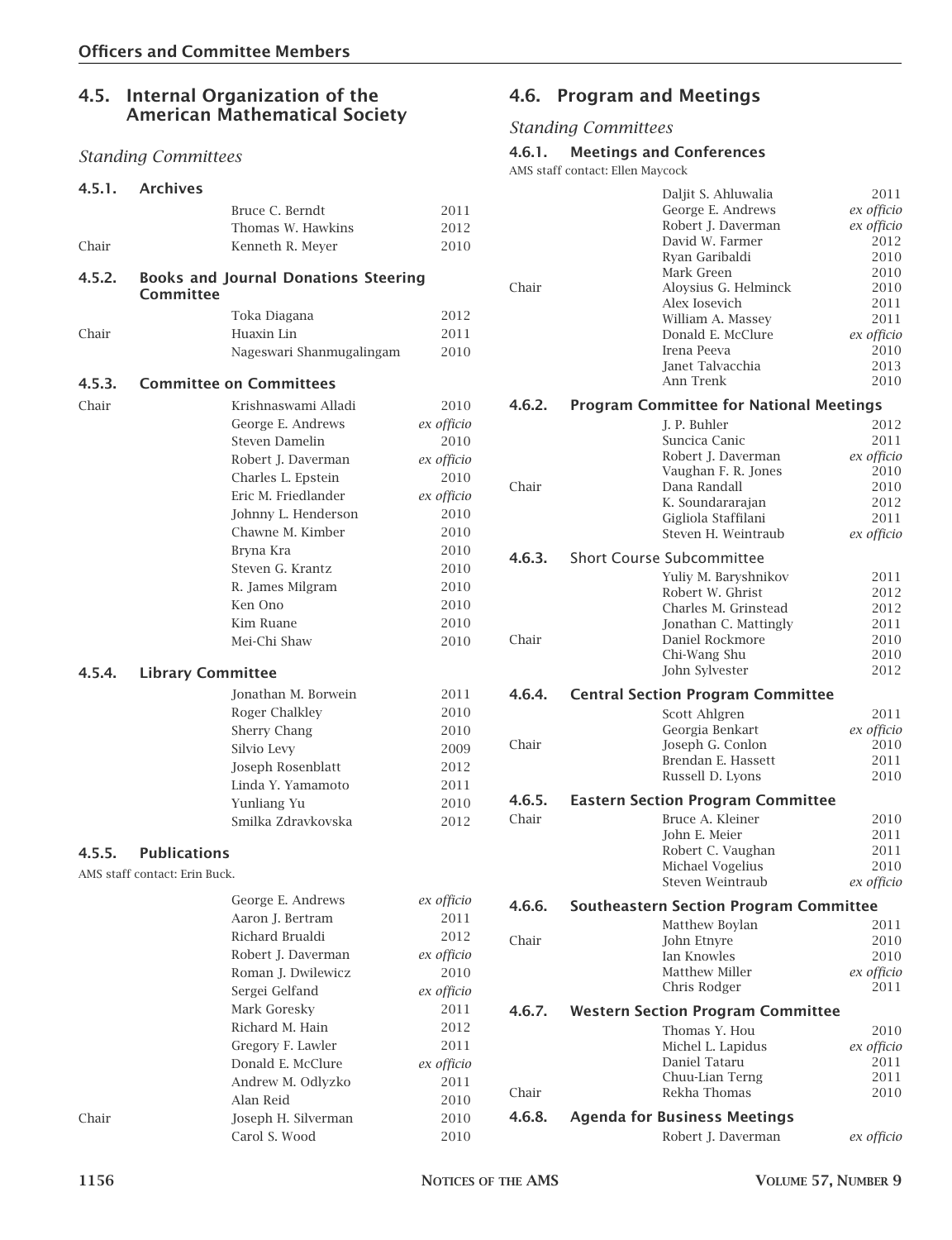| 4.6.9.  |                                          | <b>Arnold Ross Lecture Series Committee</b> |              |
|---------|------------------------------------------|---------------------------------------------|--------------|
| Chair   |                                          | Thomas C. Hull                              | 2010         |
|         |                                          | Jonathan M. Kane                            | 2012         |
|         |                                          | David Pollack                               | 2012         |
|         |                                          | Daniel B. Shapiro                           | 2011         |
|         |                                          |                                             |              |
| 4.6.10. | <b>Colloquium Lecture</b>                |                                             |              |
| Chair   |                                          | Peter Sarnak                                | 2010         |
|         |                                          | Gilbert Strang                              | 2011         |
|         |                                          | Efim I. Zelmanov                            | 2012         |
|         | <b>Committee to Select</b>               | 4.6.11. Gibbs Lecturer for 2011 and 2012,   |              |
|         |                                          | Robet Calderbank                            | 2011         |
| Chair   |                                          | James G. Glimm                              | 2011         |
|         |                                          | James A. Sethian                            | 2011         |
|         |                                          | 4.7. Status of the Profession               |              |
|         | <b>Standing Committees</b>               |                                             |              |
|         |                                          |                                             |              |
| 4.7.1.  | <b>Employment Security</b>               | Academic Freedom, Tenure, and               |              |
|         |                                          | William K. Allard                           | 2010         |
|         |                                          | Lisa Carbone                                | 2011         |
| Chair   |                                          | Ronald G. Douglas                           | 2010         |
|         |                                          | John B. Garnett                             | 2012         |
|         |                                          | Joseph M. Landsberg                         | 2011         |
|         |                                          | Michael K. May                              | 2010         |
|         |                                          | Margaret M. Robinson                        | 2012         |
|         | <b>Education</b>                         |                                             |              |
| 4.7.2.  | AMS staff contact: Samuel M. Rankin III. |                                             |              |
|         |                                          |                                             |              |
|         |                                          | George E. Andrews                           | ex officio   |
|         |                                          | Ralph L. Cohen                              | 2011         |
|         |                                          | Robert J. Daverman                          | ex officio   |
|         |                                          | Beverly E. J. Diamond                       | 2011         |
|         |                                          | Michael E. Gage                             | 2010         |
|         |                                          | Rebecca F. Goldin                           | 2010         |
| Chair   |                                          | Lawrence Firman Gray                        | 2010         |
|         |                                          | Kenneth I. Gross                            | 2012         |
|         |                                          | Deborah Hughes Hallett                      | 2010         |
|         |                                          | Donald E. McClure                           | ex officio   |
|         |                                          | Harriett S. Pollatsek                       | 2012         |
|         |                                          | Catherine Roberts                           | 2012         |
|         |                                          | Ronald J. Stern                             | 2010         |
|         |                                          | Christopher Theile                          | 2012         |
|         |                                          | Sarah J. Witherspoon<br>David Wright        | 2010<br>2011 |
|         |                                          |                                             |              |
| 4.7.3.  | <b>Fan Fund</b>                          |                                             |              |
| Chair   |                                          | Tsit-Yuen Lam                               | 2010         |
|         |                                          | Jinchao Xu                                  | 2011         |
|         |                                          | Tonghai Yang                                | 2012         |
| 4.7.4.  |                                          | <b>Human Rights of Mathematicians</b>       |              |
|         |                                          | Mark Alber                                  | 2012         |
|         |                                          | Augustin Banyaga                            | 2012         |
|         |                                          | Margaret Bayer                              | 2010         |
|         |                                          | Raul E. Curto                               | 2011         |
|         |                                          | Wilfrid Gangbo                              | 2011         |
|         |                                          | Parimala Raman                              | 2010         |
|         |                                          | Tanush Shaska                               | 2012         |
|         |                                          | Yakov Sinai                                 | 2011         |

Chair Joseph C. Watkins 2010

# **4.7.5. Profession**

AMS staff contact: Ellen J. Maycock.

|                                          | George E. Andrews         | ex officio |
|------------------------------------------|---------------------------|------------|
|                                          | Bruce Blackadar           | 2010       |
|                                          | John B. Conway            | 2010       |
|                                          | Robert J. Daverman        | ex officio |
|                                          | Ron Y. Donagi             | 2012       |
|                                          | Charles L. Epstein        | 2010       |
|                                          | Lorelei Koss              | 2012       |
|                                          | Bryna Kra                 | 2010       |
| Chair                                    | Susan Loepp               | 2010       |
|                                          | Donald E. McClure         | ex officio |
|                                          | Christopher K. McCord     | 2011       |
|                                          | Rick Miranda              | 2011       |
|                                          | <b>Jennifer Schultens</b> | 2012       |
|                                          | Jeffrey Vaaler            | 2012       |
|                                          | Michelle Wachs            | 2011       |
|                                          | Julius Zelmanowitz        | 2011       |
|                                          |                           |            |
| <b>Professional Ethics</b><br>4.7.6.     |                           |            |
|                                          | Miklos Bona               | 2012       |
|                                          | Petra Bonfert-Taylor      | 2012       |
|                                          | David B. Leep             | 2010       |
|                                          | John Roe                  | 2012       |
| Chair                                    | <b>William Trotter</b>    | 2010       |
|                                          | Dana P. Williams          | 2011       |
| 4.7.7.<br><b>Science Policy</b>          |                           |            |
|                                          |                           |            |
| AMS staff contact: Samuel M. Rankin III. |                           |            |
|                                          | Alejandro Adem            | 2012       |
|                                          | George E. Andrews         | ex officio |
|                                          | Gunnar Carlsson           | 2010       |
|                                          | Robert J. Daverman        | ex officio |
|                                          | James W. Demmel           | 2010       |
|                                          | Eric M. Friedlander       | ex officio |
|                                          | Kenneth M. Golden         | 2012       |
| Chair                                    | Rebecca F. Goldin         | 2010       |
|                                          | Lawrence Firman Grav      | 2010       |
|                                          | David C. Manderscheid     | 2012       |
|                                          | Donald E. McClure         | ex officio |
|                                          | Konstantin Mischaikow     | 2010       |
|                                          | George C. Papanicolaou    | 2011       |
|                                          | Panagiotis Souganidis     | 2011       |
|                                          | Karen Votgman             | 2010       |
|                                          |                           |            |

# **4.7.8. Young Scholars Awards**

Terms expire on June 30.

|       | Brian R. Hunt          | 2013 |
|-------|------------------------|------|
| Chair | Irwin Kra              | 2011 |
|       | Rafe Mazzeo            | 2012 |
|       | Zvezdelina E. Stankova | 2013 |
|       | Jeremy T. Teitelbaum   | 2010 |

# **4.8. Prizes and Awards**

# *Standing Committees*

#### **4.8.1. AMS Public Policy Award Selection Committee**

| George E. Andrews<br>Fric M. Friedlander | 2010         |
|------------------------------------------|--------------|
| Rebecca F. Goldin                        | 2010<br>2010 |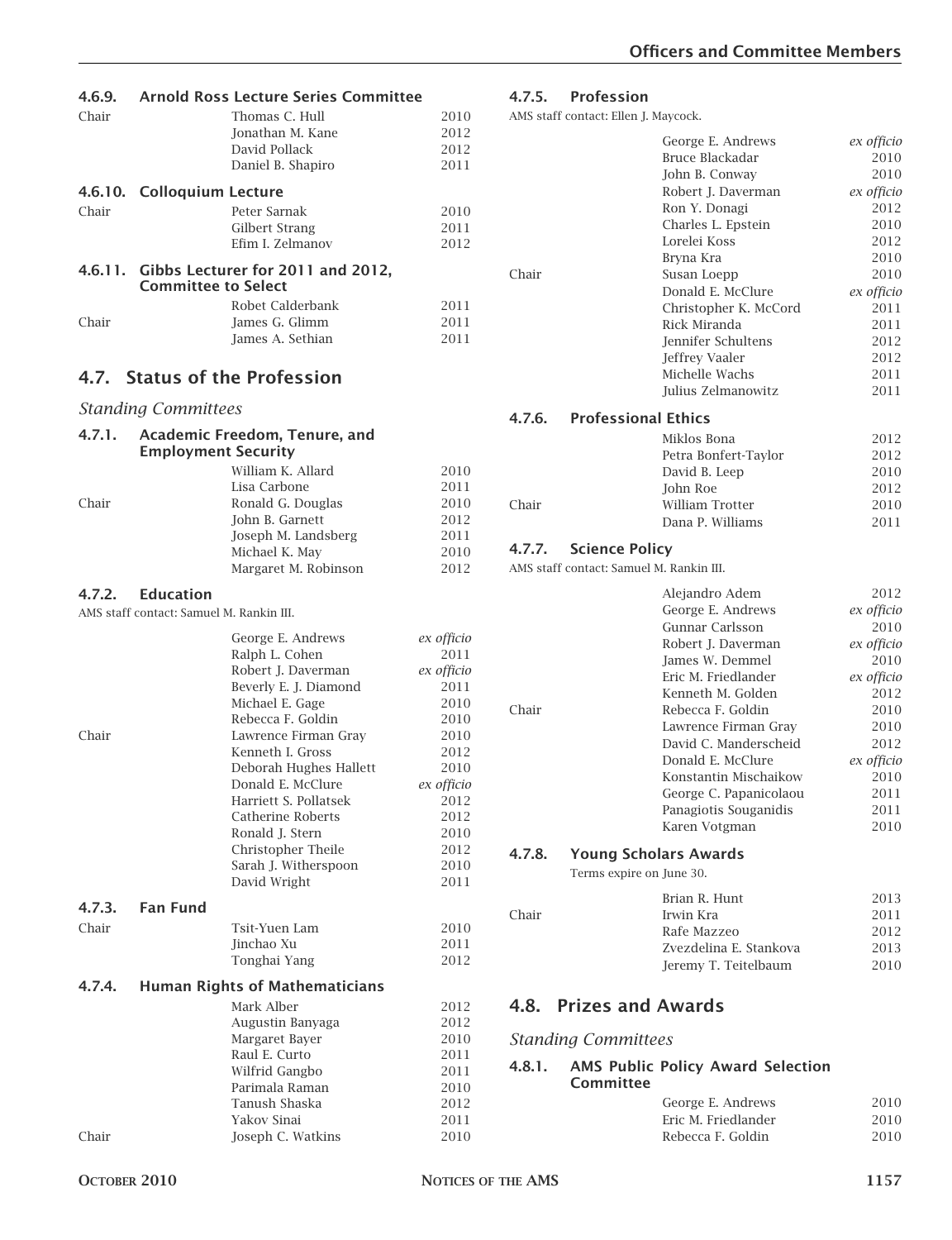| 4.8.2.          |                                                           | Award for Distinguished Public Service,<br><b>Committee to Select the Winner of the</b>                                              |                                                      |
|-----------------|-----------------------------------------------------------|--------------------------------------------------------------------------------------------------------------------------------------|------------------------------------------------------|
|                 |                                                           | Richard A. Askey<br>C. Herbert Clemens<br>Richard A. Tapia                                                                           | 2013<br>2013<br>2011                                 |
|                 |                                                           |                                                                                                                                      | 2014<br>2014                                         |
| 4.8.3.          |                                                           | The Stefan Bergman Trust Fund                                                                                                        |                                                      |
|                 |                                                           | Carlos Kenig<br>Linda Preiss Rothschild                                                                                              | 2012<br>2011                                         |
| Chair           |                                                           | Elias M. Stein                                                                                                                       | 2010                                                 |
| 4.8.4.          | οf                                                        | Bôcher Prize, Committee to Select the Winner                                                                                         |                                                      |
| Chair           |                                                           | Alberto Bressan<br>Reese Harvey<br>David Jerison                                                                                     | 2010<br>2010<br>2010                                 |
| 4.8.5.          | <b>Centennial Fellowships</b><br>Terms expire on June 30. |                                                                                                                                      |                                                      |
| Chair           |                                                           | Adebisi Agboola<br>Abel Klein<br>Peter B. Kronheimer<br>Loredana Lanzani<br>David R. Larson<br>Judith A. Packer<br>Zinovy Reichstein | 2010<br>2011<br>2011<br>2011<br>2010<br>2010<br>2010 |
| 4.8.6.          | Winner of the                                             | <b>Conant Prize, Committee to Select the</b>                                                                                         |                                                      |
| Chair           |                                                           | Georgia Benkart<br>Jerry Bona<br>Ronald M. Solomon                                                                                   | 2010<br>2012<br>2011                                 |
| 4.8.7.<br>Chair | Joseph L. Doob Prize                                      | Harold Boas<br>Andrew J. Granville<br>Robin C. Hartshorne<br>Neal I. Koblitz<br>John H. McCleary                                     | 2015<br>2012<br>2012<br>2015<br>2015                 |
| 4.8.8.          | <b>Physics</b>                                            | <b>Leonard Eisenbud Prize for Mathematics and</b>                                                                                    |                                                      |
| Chair           |                                                           | <b>Barry Simon</b><br>Yakov G. Sinai<br>Craig Tracy                                                                                  | 2010<br>2010<br>2010                                 |
| 4.8.9.          | Terms expire on June 30.                                  | <b>Math in Moscow Progam-Travel Support</b>                                                                                          |                                                      |
| Chair           |                                                           | Vladimir V. Chernov<br>Leonid Koralov<br>Alexander Varchenko                                                                         | 2010<br>2010<br>2011                                 |
| 4.8.10.         | Winner of the<br>Terms expire on May 31.                  | Menger Prize, Committee to Select the                                                                                                |                                                      |
| Chair           |                                                           | Moon Duchin<br>Gregory E. Fasshauer<br>Jonathan King                                                                                 | 2012<br>2012<br>2013                                 |
|                 |                                                           | 4.8.11. E. H. Moore Research Article Prize,<br><b>Committee to Select the Winner of the</b>                                          |                                                      |
|                 |                                                           | Sergiu Klainerman<br>Kenneth A. Ribet<br>Richard M. Schoen                                                                           | 2014<br>2014<br>2014<br>2014                         |
|                 |                                                           |                                                                                                                                      | 2014                                                 |

# **4.8.12. National Awards and Public Representation**

| Chair   |                                                                                                                            | George E. Andrews      | ex officio   |
|---------|----------------------------------------------------------------------------------------------------------------------------|------------------------|--------------|
|         |                                                                                                                            | Robert J. Daverman     | ex officio   |
|         |                                                                                                                            | Eric M. Friedlander    | ex officio   |
|         | Arthur M. Jaffe                                                                                                            |                        | 2010         |
|         |                                                                                                                            | Richard M. Schoen      | 2011         |
|         | 4.8.13. David P. Robbins Prize                                                                                             |                        |              |
|         | Louis J. Billera                                                                                                           |                        | 2011         |
|         | Carol E. Fan                                                                                                               |                        | 2011         |
|         | David J. Saltman                                                                                                           |                        | 2011         |
|         |                                                                                                                            | John R. Stembridge     | 2011         |
|         | Peter Winkler                                                                                                              |                        | 2011         |
| 4.8.14. | Satter Prize, Committee to Select the Winner<br>of the                                                                     |                        |              |
|         | Victor Guillemin                                                                                                           |                        | 2013         |
| Chair   | Jane M. Hawkins                                                                                                            |                        | 2011         |
|         | Sijue Wu                                                                                                                   |                        | 2011         |
|         | 4.8.15. Steele Prizes                                                                                                      |                        |              |
|         |                                                                                                                            | Peter S. Constantin    | 2011         |
|         | Yakov Eliashberg                                                                                                           |                        | 2012         |
|         |                                                                                                                            | John Erik Fornaess     | 2012         |
|         | Barbara Keyfitz                                                                                                            |                        | 2012         |
| Chair   |                                                                                                                            | Gregory F. Lawler      | 2010         |
|         |                                                                                                                            | Richard M. Schoen      | 2010         |
|         | Joel A. Smoller                                                                                                            |                        | 2011         |
|         |                                                                                                                            | Terence Chi-Shen Tao   | 2011         |
|         |                                                                                                                            | Akshay Venkatesh       | 2012         |
|         |                                                                                                                            |                        |              |
|         | <b>Special Committees</b>                                                                                                  |                        |              |
| 4.8.16. | Cole Prize, Committee to Select the Winner<br>of the                                                                       |                        |              |
|         | Manjul Bhargava                                                                                                            |                        | 2010         |
| Chair   | Henryk Iwaniec                                                                                                             |                        | 2010         |
|         | Richard L. Taylor                                                                                                          |                        | 2010         |
| 4.8.17. | Exemplary Program or Achievement by a<br><b>Mathematics Department, Committee to</b><br>Select the Winner of the Prize for |                        |              |
|         |                                                                                                                            |                        |              |
| Chair   | Amy Cohen                                                                                                                  | Carlos Castillo-Chavez | 2012<br>2010 |
|         |                                                                                                                            | Annalisa Crannell      | 2012         |
|         |                                                                                                                            | William Burkley Jacob  | 2010         |
|         | Phil Kutzko                                                                                                                |                        | 2012         |
|         | 4.8.18. Prizes, Task Force on                                                                                              |                        |              |
|         | Alejandro Adem                                                                                                             |                        | 2010         |
|         | Eric Friedlander                                                                                                           |                        | 2010         |
|         |                                                                                                                            | Robert M. Guralnick    | 2010         |
| Chair   | William H. Jaco                                                                                                            |                        | 2010         |
|         | Chawne Kimber                                                                                                              |                        | 2010         |
|         | Bryna Kra                                                                                                                  |                        | 2010         |
|         |                                                                                                                            | Francis Edward Su      | 2010         |
|         | 4.8.19. Veblen Prize                                                                                                       |                        |              |
|         | Yakov Eliashberg                                                                                                           |                        | 2010         |
| Chair   | <b>Bruce Kleiner</b>                                                                                                       | Peter Steven Ozsvath   | 2010<br>2010 |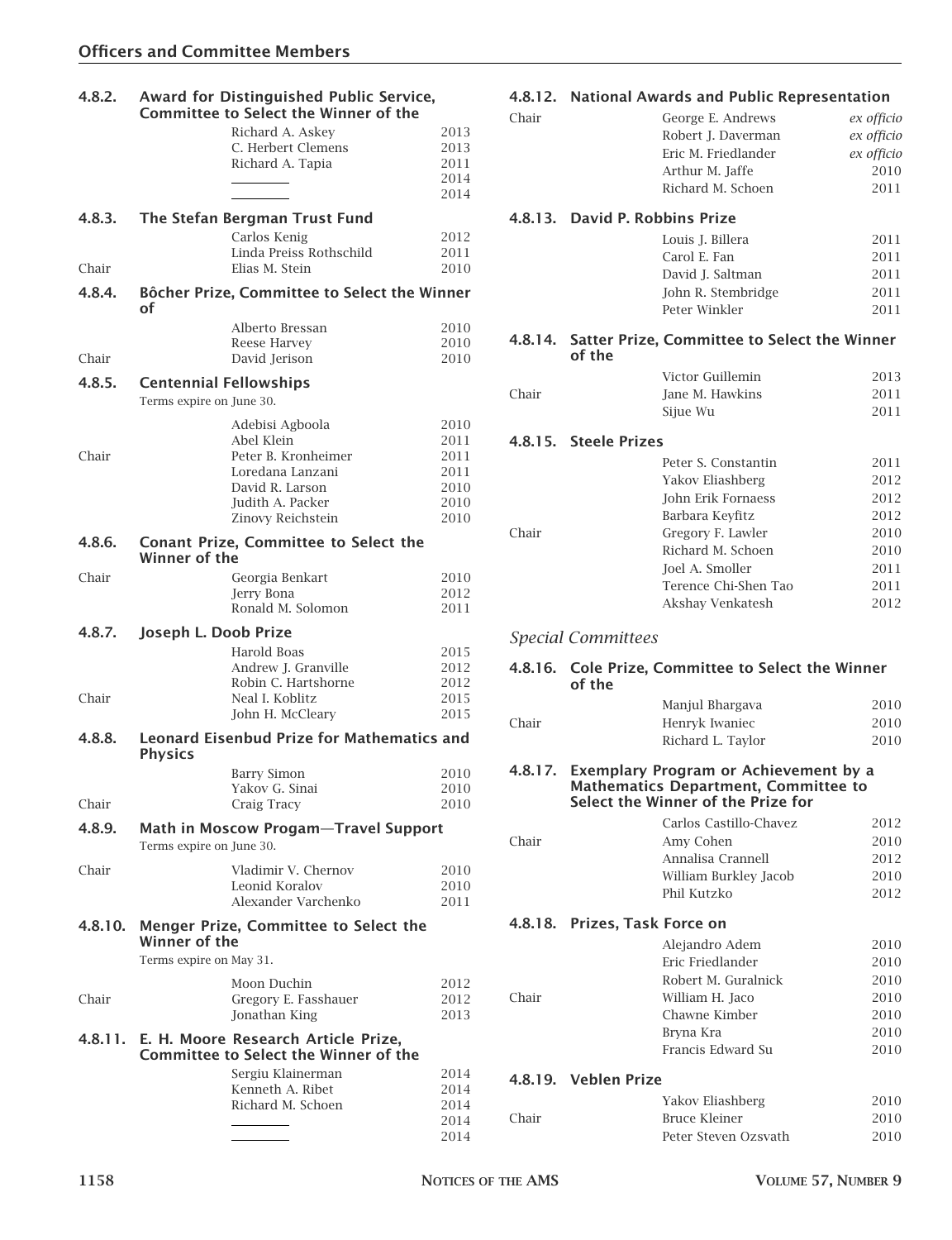# **4.9. Institutes and Symposia**

#### *Standing Committees*

#### **4.9.1. Liaison Committee with AAAS**

|       | Edward F. Aboufadel  | ex officio |
|-------|----------------------|------------|
|       | Jerry L. Bona        | 2011       |
|       | Robert Calderbank    | ex officio |
| Chair | Keith Devlin         | ex officio |
|       | David Donoho         | 2010       |
|       | John Ewing           | ex officio |
|       | Lawrence Firman Gray | ex officio |
|       | Kenneth C. Millett   | ex officio |
|       | Julie C. Mitchell    | 2011       |
|       | Jack Morava          | 2011       |
|       | Shmuel Weinberger    | 2011       |
|       |                      |            |

#### **4.9.2. Von Neumann Symposium Selection Committee**

|       | Ronald A. DeVore | 2011 |
|-------|------------------|------|
|       | James Sethian    | 2011 |
| Chair | Joel H. Spencer  | 2011 |

# **4.10. Joint Committees**

#### **4.10.1. AMS-ASA-AWM-IMS-MAA-NCTM-SIAM Committee on Women in the Mathematical Sciences**

|          | Indrani Basak (ASA)       | 2012 |
|----------|---------------------------|------|
| Co-chair | Sandra Clarkson (ASA)     | 2010 |
|          | Carolyn Connell (MAA)     | 2010 |
|          | K. Renee Fister (SIAM)    | 2012 |
|          | Priscilla Greenwood (IMS) | 2012 |
|          | Terrell Hodge (AWM)       | 2011 |
|          | Amy Langville (AMS)       | 2011 |
|          | Nicole Lazar (ASA)        | 2011 |
|          | Tanya Leise (MAA)         | 2011 |
|          | Xihong Lin (IMS)          | 2010 |
| Co-chair | Maura Mast (AWM)          | 2010 |
|          | Gerald Porter (MAA)       | 2011 |
|          | Mary Silber (SIAM)        | 2011 |
|          | Lynda Wiest (NCTM)        | 2010 |
|          | (AMS)                     | 2012 |
|          | (AMS)                     | 2012 |

## **4.10.2. AMS-ASA-MAA-SIAM Data Committee**

AMS staff contact: James W. Maxwell.

|       | Pam Arroway (ASA)        | 2012       |
|-------|--------------------------|------------|
| Chair | Richard J. Cleary (MAA)  | 2011       |
|       | Steven R. Dunbar (AMS)   | 2012       |
|       | Susan Geller (MAA)       | 2011       |
|       | Abbe H. Herzig (AMS)     | 2011       |
|       | Ellen Kirkman (MAA)      | 2010       |
|       | James W. Maxwell (AMS)   | ex officio |
|       | Joanna B. Mitro (AMS)    | 2010       |
|       | Bart S. Ng (SIAM)        | 2012       |
|       | Douglas C. Ravenel (AMS) | 2010       |
|       | Marie A. Vitulli (AMS)   | 2010       |

# **4.10.3. AMS-ASA-MAA-SIAM Joint Policy Board for**

| Mathematics                                                   |                                                                                                                                                                                                                                                                                                   |                                                                                      |
|---------------------------------------------------------------|---------------------------------------------------------------------------------------------------------------------------------------------------------------------------------------------------------------------------------------------------------------------------------------------------|--------------------------------------------------------------------------------------|
| ASA<br>and<br>December 31 of the year given.                  | <b>SIAM</b><br>members'<br>terms                                                                                                                                                                                                                                                                  | expire                                                                               |
|                                                               | George E. Andrews (AMS)<br>Douglas Arnold (SIAM)<br>David M. Bressoud (MAA)<br>James Crowley (SIAM)<br>Robert J. Daverman (AMS)<br>Reinhard Laubenbacher (SIAM)<br>Donald E. McClure (AMS)<br>Sastry Pantula (ASA)<br>Tina H. Straley (MAA)<br>Philippe Tondeur (MAA)<br>Ronald Wasserstein (ASA) | 2010<br>2010<br>2010<br>2010<br>2010<br>2010<br>2012<br>2010<br>2010<br>2010<br>2010 |
| Languages                                                     | 4.10.4. AMS-ASL-IMS-SIAM Committee on<br>Translations from Russian and Other Slavic                                                                                                                                                                                                               |                                                                                      |
| Chair                                                         | James D. Stasheff (AMS)                                                                                                                                                                                                                                                                           |                                                                                      |
| AMS Subcommittee Members                                      |                                                                                                                                                                                                                                                                                                   |                                                                                      |
| Consultant<br>Consultant<br>Consultant<br>Consultant<br>Chair | V. I. Arnol'd<br>Luchezar Avramov<br>Igor Dolgachev<br>S. G. Gindikin<br>Askol'd Georgievič Khovanskiĭ<br>Robert D. MacPherson<br>Grigorii A. Margulis<br>N. K. Nikol'skiĭ<br>James D. Stasheff                                                                                                   |                                                                                      |
| <b>ASL Subcommittee Members</b>                               |                                                                                                                                                                                                                                                                                                   |                                                                                      |
| Chair                                                         | Veronica Becher<br>Max Dickmann<br>Andrei Morozov<br>Hiroakira Ono<br>Kai Wehmeier<br>Feng Ye                                                                                                                                                                                                     | 2011<br>2011<br>2011<br>2011<br>2011<br>2011                                         |
| <b>IMS Subcommittee Members</b>                               |                                                                                                                                                                                                                                                                                                   |                                                                                      |
| Chair                                                         | M. I. Freidlin<br>B. Pittel<br>A. Rukhin<br>W. J. Studden                                                                                                                                                                                                                                         |                                                                                      |
| All members of this committee serve ex officio.               | 4.10.5. AMS-MAA Committee on Cooperation                                                                                                                                                                                                                                                          |                                                                                      |
|                                                               | George E. Andrews (AMS)<br>David Bressoud (MAA)<br>Robert J. Daverman (AMS)<br>Barbara T. Faires (MAA)<br>Eric M. Friedlander (AMS)<br>Donald E. McClure (AMS)<br>Tina H. Straley (MAA)<br>Paul Zorn (MAA)                                                                                        |                                                                                      |
| with Disabilities                                             | 4.10.6. AMS-MAA Committee on Mathematicians                                                                                                                                                                                                                                                       |                                                                                      |
| Chair                                                         | Lawrence Baggett (AMS)<br>Bradford Chin (MAA)<br>Benson S. Farb (AMS)<br>David M. James (MAA)<br>Judith Miller (MAA)<br>Amanda W. Peet (AMS)                                                                                                                                                      | 2011<br>2012<br>2010<br>2011<br>2011<br>2010                                         |
|                                                               |                                                                                                                                                                                                                                                                                                   |                                                                                      |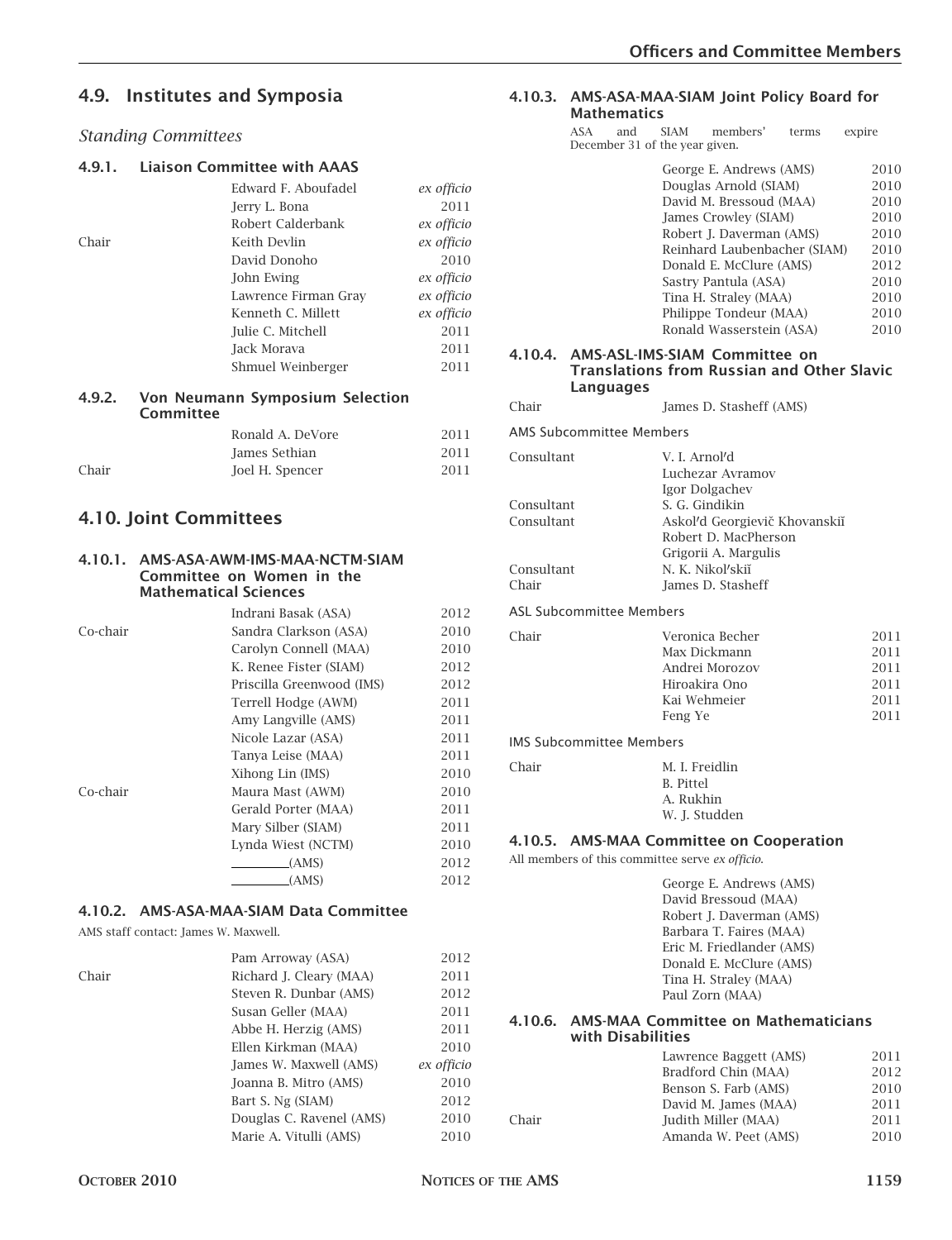#### **4.10.7. AMS-MAA Committee on Teaching Assistants and Part-time Instructors (TA/PTI)**

| David C. Carothers (MAA) | 2010 |
|--------------------------|------|
| Delaram Kahrobaei (AMS)  | 2012 |
| Janet McShane (MAA)      | 2011 |
| Calvin C. Moore (AMS)    | 2010 |
| Dennis Pence (MAA)       | 2010 |
| Stephen Robinson (AMS)   | 2010 |
| James Sellers (AMS)      | 2012 |
| George T. Yates (MAA)    | 2010 |
|                          |      |

#### **4.10.8. AMS-MAA Joint Archives Committee**

|       | Bruce C. Berndt (AMS)     | 2011 |
|-------|---------------------------|------|
|       | William W. Dunham (MAA)   | 2011 |
|       | Thomas W. Hawkins (AMS)   | 2012 |
| Chair | Kenneth R. Mever (AMS)    | 2010 |
|       | James J. Tattersall (MAA) | 2010 |
|       | David Zitarelli (MAA)     | 2012 |
|       |                           |      |

#### **4.10.9. AMS-MAA Joint Meetings Committee**

All members of this committee serve *ex officio*.

| Chair      | Robert J. Daverman |
|------------|--------------------|
|            | Donald E. McClure  |
| Consultant | Penny Pina         |
|            | Tina H. Straley    |
|            | Gerard Venema      |

#### **4.10.10.** AMS-MAA Exhibits Advisory Subcommittee

| Robert J. Daverman |
|--------------------|
| Christine Davis    |
| Rebecca Elmo       |
| Robert Fathauer    |
| Norma Flores       |
| Elizabeth Huber    |
| Linda Larusso      |
| Penny Pina         |
| Gale Portwine      |
| Kady Safar         |
| Sandi Lynn Scherer |
| Inez van Korlaar   |
| Gerard Venema      |
| Audra Weaver       |
| <b>Ioan Weiss</b>  |

#### **4.10.11.** AMS-MAA Joint Program Committee for the New Orleans, Meeting January 5–8, 2011

Chair Scott Ahlgren (AMS) Ronald L. Graham (MAA) Jennifer J. Quinn (MAA) Karen Vogtmann (AMS)

#### **4.10.12. AMS-MAA-SIAM Joint Committee on Employment Opportunities**

AMS staff contact: Ellen Maycock.

|       | Thomas C. Craven (AMS)   | 2010       |
|-------|--------------------------|------------|
|       | Sue Geller (MAA)         | 2011       |
| Chair | E. McKay Hyde (SIAM)     | 2010       |
|       | Ellen Maycock (AMS)      | ex officio |
|       | Michael Pearson (MAA)    | ex officio |
|       | Margaret Robinson (MAA)  | 2012       |
|       | Leon H. Seitelman (SIAM) | 2011       |
|       | Sarah Ann Stewart (AMS)  | 2012       |
|       | James Tattersall (MAA)   | 2010       |
|       | Linda Thiel (SIAM)       | ex officio |
|       | Dana P. Williams (AMS)   | 2011       |
|       |                          |            |

#### **4.10.13. AMS-MAA-SIAM Frank and Brennie Morgan Prize for Outstanding Research in Mathematics by an Undergraduate Student**

|       | Georgia M. Benkart (MAA)      | 2010 |
|-------|-------------------------------|------|
|       | Anna L. Mazzucato (SIAM)      | 2011 |
|       | Maeve L. McCarthy (SIAM)      | 2010 |
| Chair | Michael E. Orrison, Jr. (AMS) | 2010 |
|       | Kannan Soundararjan (MAA)     | 2012 |
|       | Sergei Tabachnikov (AMS)      | 2012 |
|       |                               |      |

#### *Special Committees*

#### **4.10.14. AMS-Chile Joint Program Committee, December 2010**

C. Herbert Clemens Gustavo Alberto Ponce Robert S. Rumely Steven Weintraub

#### **4.10.15. AMS-South Africa Mathematical Society Joint Program Committee, November 29–December 3, 2011**

|       | Percy Deift     |
|-------|-----------------|
| Chair | Doron Lubinsky  |
|       | Matthew Miller  |
|       | Neville Robbins |

**4.10.16. Committee to Choose a Joint AMS-MAA Invited Speaker for the 2011 MAA Mathfest (August 4–6, 2011, Lexington, KY)** Bruce C. Berndt Jean Taylor

# 5. Representatives

# **5.0.1. American Association for the Advancement of Science** Terms expire on February 21. Section A **Robert Calderbank** 2013 Section Q Lawrence Firman Gray 2013 **5.0.2. Canadian Mathematical Society** David Wright 2010 **5.0.3. Conference Board of the Mathematical Sciences** George E. Andrews 2010 **5.0.4. Delbert Ray Fulkerson Prize Selection Committee** Richard P. Stanley 2011 **5.0.5. MAA Committee on the American Mathematics Competition** Term expires on June 30. Kiran S. Kedlaya 2012 **5.0.6. MAA Committee on Undergraduate Program in Mathematics (CUPM)** Randy McCarthy 2011 Alan Tucker 2011 **5.0.7. Professionals in Science and Technology, Commission on** Sam Rankin 2012

Chair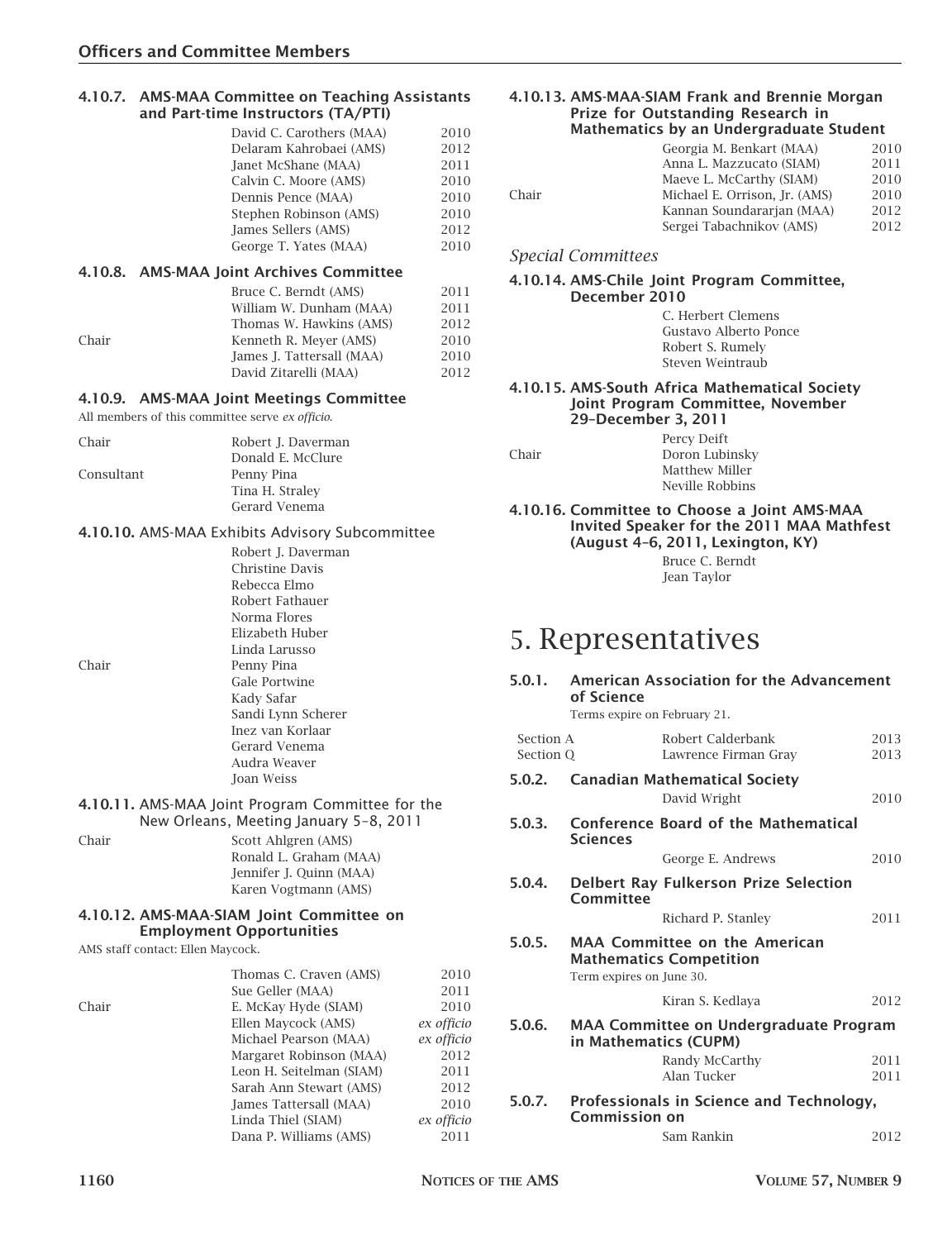### **5.0.8. U.S. National Committee on Theoretical and Applied Mechanics**

Term expires on October 31.

#### Russel Caflisch 2012

# 6. Index

|                                                                                  | 4.3.1          |
|----------------------------------------------------------------------------------|----------------|
| AMS Public Policy Award Selection Committee                                      | 4.8.1          |
| AMS-ASA-AWM-IMS-MAA-NCTM-SIAM Committee on                                       |                |
| Women in the Mathematical Sciences                                               | 4.10.1         |
| AMS-ASA-MAA-SIAM Data Committee                                                  | 4.10.2         |
| AMS-ASA-MAA-SIAM Joint Policy Board for Mathematics                              | 4.10.3         |
| AMS-ASL-IMS-SIAM Committee on Translations from                                  |                |
| Russian and Other Slavic Languages                                               | 4.10.4         |
| AMS-Chile Joint Program Committee, December 2010.                                | 4.10.14        |
| AMS-MAA Committee on Cooperation                                                 | 4.10.5         |
| AMS-MAA Committee on Mathematicians with Disabilities 4.10.6                     |                |
| AMS-MAA Committee on Teaching Assistants and                                     |                |
| Part-time Instructors (TA/PTI)                                                   | 4.10.7         |
| AMS-MAA Exhibits Advisory Subcommittee                                           | 4.10.10        |
| AMS-MAA Joint Archives Committee                                                 | 4.10.8         |
| AMS-MAA Joint Meetings Committee                                                 | 4.10.9         |
| AMS-MAA Joint Program Committee for the New Orleans,                             |                |
| Meeting January 5-8, 2011 $\ldots \ldots \ldots \ldots$                          | 4.10.11        |
| AMS-MAA-SIAM Frank and Brennie Morgan Prize for                                  |                |
| Outstanding Research in Mathematics by an                                        |                |
| Undergraduate Student                                                            | 4.10.13        |
| AMS-MAA-SIAM Joint Committee on Employment                                       |                |
|                                                                                  | 4.10.12        |
| AMS-South Africa Mathematical Society Joint Program                              |                |
| Committee, November 29-December 3, 2011                                          | 4.10.15        |
| Abstracts Editorial Committee                                                    | 4.2.1          |
| Academic Freedom, Tenure, and Employment Security.                               | 4.7.1          |
|                                                                                  | 4.3.1          |
| Agenda for Business Meetings                                                     | 4.6.8          |
| American Association for the Advancement of Science.                             | 5.0.1          |
| American Mathematics Competition, Committee on                                   | 5.0.5          |
|                                                                                  | 4.5.1          |
| Arnold Ross Lecture Series Committee                                             |                |
| Associate Treasurer, Search Committee for                                        | 4.6.9<br>4.1.7 |
|                                                                                  | 4.3.2          |
|                                                                                  |                |
| Award for Distinguished Public Service, Committee to<br>Select the Winner of the | 4.8.2          |
|                                                                                  | 3              |
|                                                                                  | 4.5.2          |
| Books and Journal Donations Steering Committee                                   |                |
| Bôcher Prize, Committee to Select the Winner of                                  | 4.2.2          |
|                                                                                  | 4.8.4<br>4.7.1 |
|                                                                                  | 5.0.3          |
|                                                                                  | 4.7.2          |
|                                                                                  | 4.5.5          |
|                                                                                  | 4.7.7          |
|                                                                                  |                |
| Canadian Mathematical Society                                                    | 5.0.2          |
|                                                                                  | 4.8.5          |
| Central Section Program Committee                                                | 4.6.4          |
| Chinese, Translation from                                                        | 4.2.15         |
| Cole Prize, Committee to Select the Winner of the                                | 4.8.16         |
|                                                                                  | 4.2.3          |
|                                                                                  | 4.2.4          |
|                                                                                  | 4.6.10         |
| Committee on Committees                                                          | 4.5.3          |
|                                                                                  | 4              |
| Committees of the Board of Trustees                                              | 4.3            |
| Committees of the Council                                                        | 4.1            |
| Committees of the Executive Committee and Board of                               |                |
|                                                                                  | 4.4            |
| Conant Prize, Committee to Select the Winner of the                              | 4.8.6          |

| Conference Board of the Mathematical Sciences           | 5.0.3   |
|---------------------------------------------------------|---------|
| Conformal Geometry and Dynamics                         | 4.2.17  |
|                                                         | 4.2.5   |
| Contemporary Mathematics                                |         |
|                                                         | 2       |
|                                                         | 4.10.2  |
|                                                         | 4.8.13  |
| Delbert Ray Fulkerson Prize Selection Committee         | 5.0.4   |
|                                                         |         |
| E. H. Moore Research Article Prize, Committee to Select |         |
|                                                         | 4.8.11  |
|                                                         | 2.1     |
| Eastern Section Program Committee                       | 4.6.5   |
| Editor for Bulletin, Search Committee for               | 4.1.6   |
|                                                         | 4.1.1   |
|                                                         |         |
|                                                         | 4.2     |
|                                                         | 4.7.2   |
| Employment Opportunities                                | 4.10.12 |
| Employment Services, Advisory Board on                  | 4.1.4   |
|                                                         | 4.7.6   |
| Executive Committee of the Council                      |         |
|                                                         | 2.1     |
| Exemplary Program or Achievement by a Mathematics       |         |
| Department, Committee to Select the Winner of the       |         |
|                                                         | 4.8.17  |
|                                                         | 4.7.3   |
|                                                         |         |
|                                                         | 4.1.2   |
| Gibbs Lecturer for 2011 and 2012, Committee to Select   | 4.6.11  |
| Graduate Studies in Mathematics                         | 4.2.6   |
|                                                         | 4.2.18  |
| Human Rights of Mathematicians                          | 4.7.4   |
|                                                         |         |
| Institutes and Symposia                                 | 4.9     |
| Internal Organization of the American Mathematical      |         |
|                                                         | 4.5     |
|                                                         | 4.3.3   |
|                                                         | 4.10.12 |
|                                                         |         |
|                                                         | 4.10.3  |
| Japanese, Translation from                              | 4.2.16  |
|                                                         | 4.10.8  |
|                                                         | 4.10    |
|                                                         | 4.10.9  |
|                                                         |         |
|                                                         | 4.10.3  |
|                                                         | 4.8.7   |
|                                                         | 4.2.7   |
|                                                         | 4.4.1   |
| Leonard Eisenbud Prize for Mathematics and Physics      | 4.8.8   |
|                                                         |         |
|                                                         | 1.1     |
| Liaison Committee with AAAS                             | 4.9.1   |
|                                                         | 4.5.4   |
|                                                         | 441     |
| MAA Committee on Undergraduate Program in               |         |
| Mathematics (CUPM)                                      | 5.0.6   |
|                                                         |         |
| MAA Committee on the American Mathematics               |         |
|                                                         | 5.0.5   |
| Math in Moscow Progam-Travel Support                    | 4.8.9   |
|                                                         | 4.2.8   |
| Mathematical Surveys and Monographs                     | 4.2.9   |
|                                                         | 4.1.5   |
| Mathematics Research Communities Advisory Board         |         |
| Mathematics of Computation                              | 4.2.10  |
| Meetings and Conferences                                | 4.6.1   |
|                                                         | 2.0.3   |
|                                                         | 4.2.14  |
|                                                         |         |
| Menger Prize, Committee to Select the Winner of the     | 4.8.10  |
| Monographs                                              | 4.2.9   |
| Morgan Prize Committee for Outstanding Research in      |         |
| Mathematics by an Undergraduate Student,                |         |
| AMS-MAA-SIAM Committee on                               | 4.10.13 |
|                                                         | 4.8.12  |
| National Awards and Public Representation               |         |
|                                                         | 4.6.2   |
|                                                         | 4.4.2   |
|                                                         | 4.1.3   |
|                                                         |         |
| Nominating Committee of the ECBT                        | 4.4.2   |